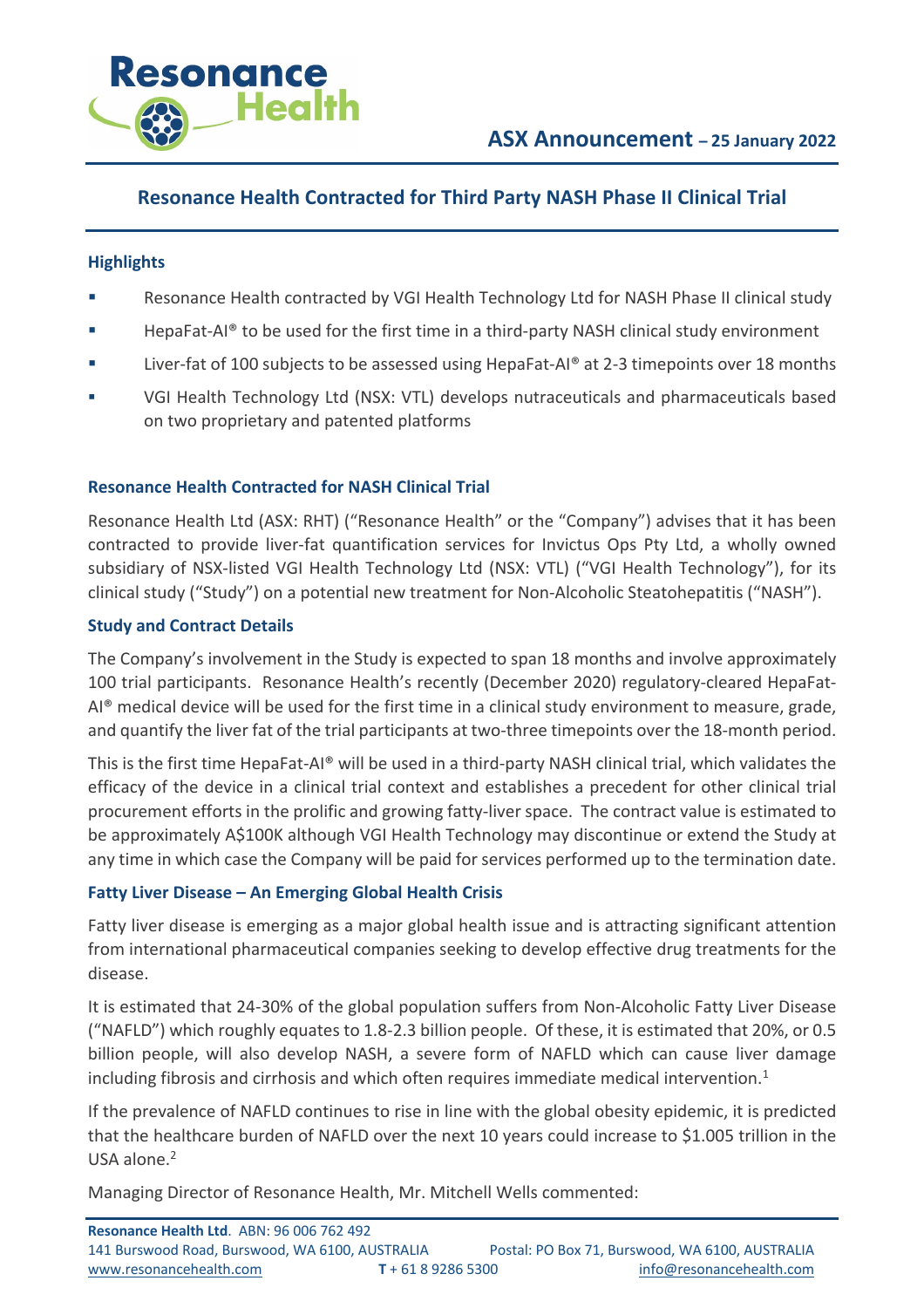

*"We are delighted to assist Invictus with its NASH Phase II clinical study through the provision of HepaFat-AI® and we applaud Invictus for their efforts to find treatments for NASH. Fatty liver diseases are on the rise and Resonance Health can help combat this global epidemic with its products and services that quantify and measure fat in the liver, including HepaFat-AI®, HepaFat-Scan® and LiverSmart®. The study is a material achievement in that this is the first time HepaFat-AI® will be used in a NASH clinical trial, and it sets an important precedent."* 

CEO and Managing Director of VGI Health Technology, Dr. Glenn Tong commented:

*"NASH is an unmet need which has presented great challenges to many drug development groups. Our NASH drug candidate, IVB001, targets multiple parts of the disease pathway including the steatosis (the accumulation of fat in the liver) which causes oxidative stress which in turn causes inflammation which results in fibrosis (the production of collagen and scarring of the liver). The partnership with Resonance Health will vastly improve the efficiency with which we measure key endpoints for this clinical study which is due to commence recruitment of patients shortly."*

# **About HepaFat-AI®**

HepaFat-AI® assesses the volumetric liver fat fraction ("VLFF"), proton density fat fraction ("PDFF"), and steatosis grade in individuals with fatty liver disease. It

can be used by clinicians to monitor liver fat content in patients or clinical study participants.

HepaFat-AI® assesses the volumetric liver fat fraction ("VLFF"), proton density fat fraction ("PDFF"), and steatosis grade in individuals with confirmed or suspected fatty liver disease. It can be used by clinicians to monitor liver fat content in patients or clinical study participants.

HepaFat-AI® automatically analyses magnetic resonance imaging ("MRI") datasets to assess liver fat, providing a comprehensive multi-metric tool for use in the assessment of fatty liver. HepaFat-AI® produces a patient report for clinical interpretation, which includes a fat map illustrating the distribution of fat in the liver.

HepaFat-AI® gained US Food & Drug Administration ("FDA") regulatory clearance in December 2020, and European (EU) CE Mark and Australian TGA clearances soon thereafter.

# **About VGI Health Technology**

VGI Health Technology is an NSX-listed Australian public company based in Sydney, NSW (NSX: VTL) VGI Health Technology is an early-stage health and clinical phase biopharma company involved in the development, production, marketing and sale of health and wellbeing products, including the development and commercialization of platforms for the non-invasive delivery of tocotrienols (a form of Vitamin E) for both nutraceutical and pharmaceutical applications.

A nutraceutical product is a substance that has physiological benefits or provides protection against chronic disease. The term "nutraceutical" is used to describe medicinally or nutritionally functional foods or food supplements. Pharmaceuticals are a product of scientific research that supports their claims for health improvement. VGI Health Technology is focused on (i) the marketing and sale of nutraceutical and wellbeing products with the objective of delivering near term revenues; and (ii) the development of prescription medicine candidates for NAFLD and pancreatic cancer.





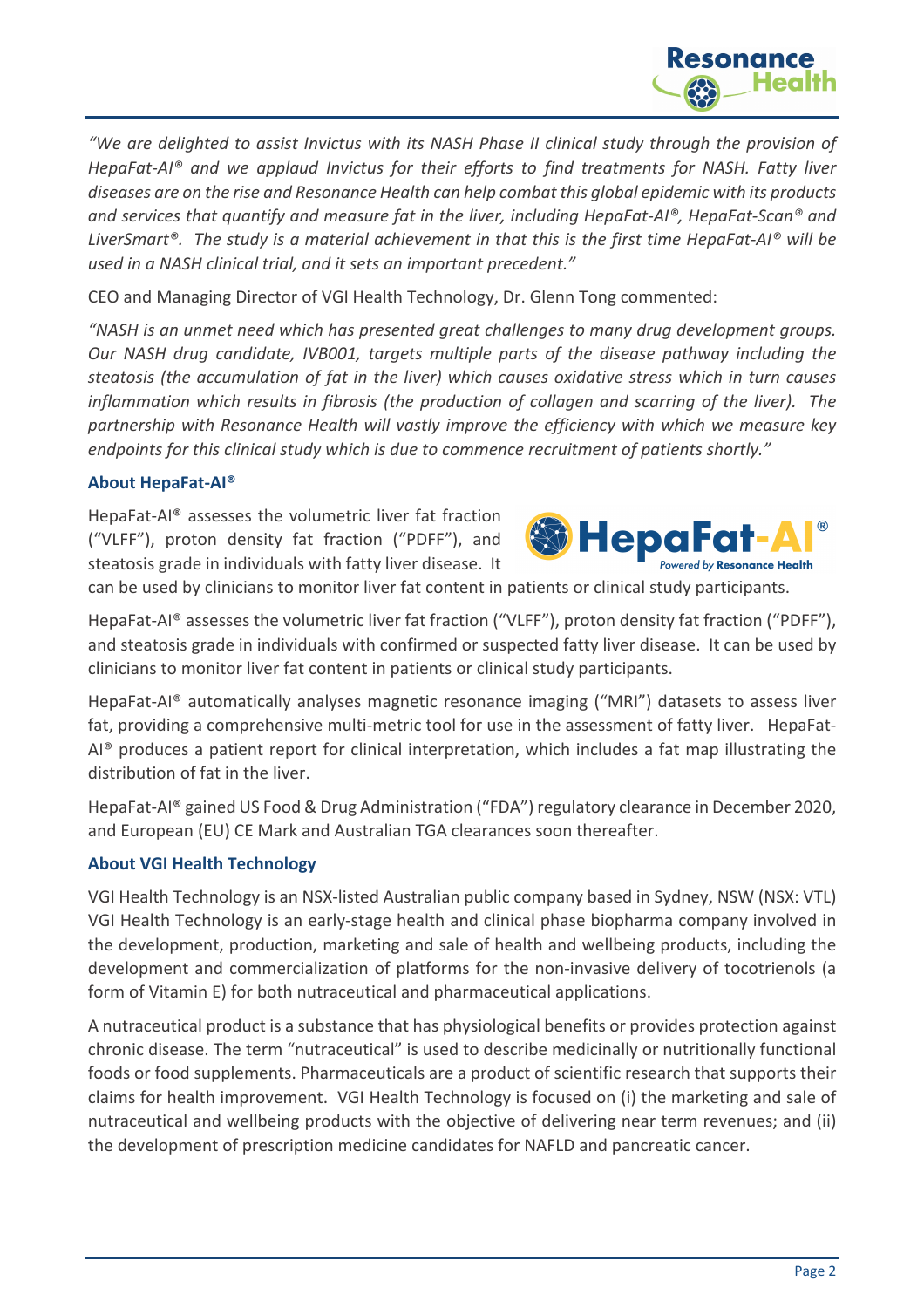

This announcement has been authorised for release in accordance with the delegated authority of the Board of Directors of Resonance Health Ltd.

For further information please contact:

**Mitchell Wells** Managing Director, Resonance Health Ltd E: mitchellw@resonancehealth.com P: +61 (0)8 9286 5300

## **About Resonance Health**

Resonance Health is an Australian healthcare technology and services company, specialising in the development and delivery of noninvasive medical imaging software and services.

The Company's products are used globally by clinicians in the diagnosis and management of human diseases and by pharmaceutical and therapeutic companies in their clinical trials. Resonance Health has gained endorsement by leading physicians worldwide for consistently providing high quality quantitative measurements essential in the diagnosis and management of diseases.

Resonance Health's dedication to scientific rigour and quality management has enabled it to achieve regulatory clearances for a range of Software as a Medical Device (**SaMD**) products in the USA, Europe, and Australia and to proudly carry ISO 13485 certification for the design and manufacture of medical devices. Some of the SaMD products incorporate the use of Artificial Intelligence (**AI**):

- **FerriSmart<sup>®</sup>** an AI-driven non-invasive MRI-based device for the automated real-time measurement of liver iron concentration in patients.
- § **HepaFat-AI® -** an AI-driven non-invasive MRI-based device for the automated real-time multimetric measurement of liver fat in patients, for use in the assessment of individuals with confirmed or suspected fatty liver disease.
- **EiverSmart<sup>®</sup>** an AI-driven non-invasive MRI-based multi-parametric device that combines FerriSmart® and HepaFat-AI® into a consolidated report that provides accurate measurement of liver iron concentration and liver fat.
- **FerriScan®** a core-lab product that provides accurate measurement of liver iron concentration through non-invasive MRI-based technology, for use in the assessment of individuals with iron overload conditions. Internationally recognised as the gold standard in LIC assessment.
- **CardiacT2<sup>\*</sup>** the most widely accepted MRI-based method for assessing heart iron loading. Resonance Health offers a dual analysis of FerriScan® and CardiacT2\*. CardiacT2\* has regulatory clearance from the TGA and CE Mark.

The Company has an active development pipeline of additional medical imaging analysis products and services, including, **LungSmart**® and **Alert-PE™**, AI tools for the automated review of chest CT scans of patients with cystic fibrosis and suspected pulmonary embolism, respectively.

Stakeholders including clinicians and patients are encouraged to follow Resonance Health on FaceBook, LinkedIn and Twitter.